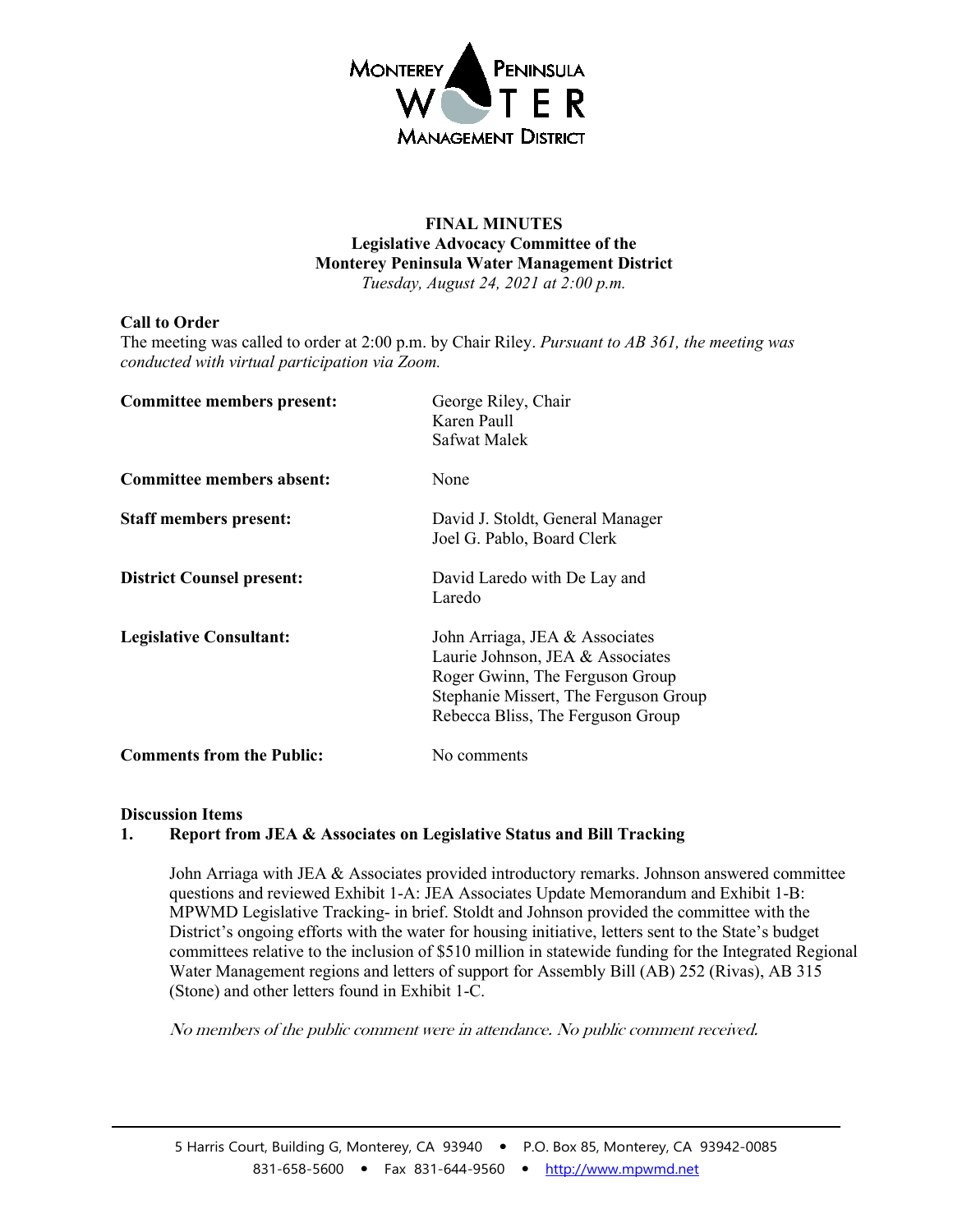## **2. Report from The Ferguson Group on Federal Legislative and Regulatory Activities**

Stephanie Missert provided an overview of topics to be covered during the presentation to include: (a) The Infrastructure Investment and Jobs Act (HR 3684); (b) the budget reconciliation process; (c) FY2022 Appropriations; (d) Western Water Infrastructure Package; and (e ) the Federal Legislative bill tracker. Missert noted the U.S. Senate on August 10, 2021 passed a negotiated Infrastructure Investment and Jobs Act (H.R. 3684, as amended) by a vote of 69-30. The Ferguson Group produced a detailed summary of the legislation and is included as Exhibit 2-A: Excerpts of the Infrastructure Investment and Jobs Act (IIJA). Missert provided a few highlights of the bill to include:

- a. \$2.12 Billion to the Department of Interior for Ecosystem Restoration
- b. \$8.3 Billion to the Bureau of Reclamation, *a portion to cover Surface and Groundwater Storage matters*
- c. \$172 Million to the Pacific Salmon Recovery Program
- d. \$7 Million to the State of California for sewer overflow and stormwater reuse municipal grants. *The legislation would provide an addition \$280 million annually from 2022 through 2026*
- e. Programs for Stormwater Control Infrastructure Projects, a New Clean Water Infrastructure Resiliency and Sustainability Program to protect water systems from weather events, funding for engineering design and construction on alternative water source projects just to name a few.

Missert noted that the House of Representatives have inserted a procedural rule that the proposed Infrastructure Bill shall be voted on by September 27, 2021 and stated Congress has established a budget reconciliation package tied to H.R. 3684 to be voted on and signed by the President by the end of September 2021. Included in the Budget Reconciliation package includes funding for clean energy, coastal resiliency, clean water, CDBG funding and reducing carbon emissions just to name a few.

Gwinn provided a verbal status report on Fiscal Year 2022 Appropriations and noted that 10 of the 12 appropriation bills have been acted upon. He touched upon water and energy appropriations, funding for aquatic ecosystem restoration, clean water initiatives, water recuse program, drought relief funding through the Bureau of Reclamation and available funding for 17 Western States for drought relief funding and other programs/funding.

Bliss highlighted three bills covered in the Exhibit 2-B: Federal Legislative Tracker previously not covered at the Legislative Advocacy meeting on May 25, 2021 to include HR 1015, Water Recycling Investment and Improvement Act, HR 3404, FUTURE Western Water Infrastructure and Drought Resiliency Act and HR 4099, Large-Scale Water Recycling Project Investment Act.

Stoldt stated that he will review the Infrastructure Package once it is passed and will work with The Ferguson Group to identify programs, funding or grants that the District can apply for. He noted the District is interested in seeing the cap on Title 16 projects go up from \$20 million to \$30 millions dollars. He touched upon letters sent to Congressman Panetta, U.S. Senator Feinstein and Padilla on various matters to include Reclamation's Title XVI program and support for Expansion of Pure Water Monterey – Letter of Support.

No members of the public comment were in attendance. No public comment received.